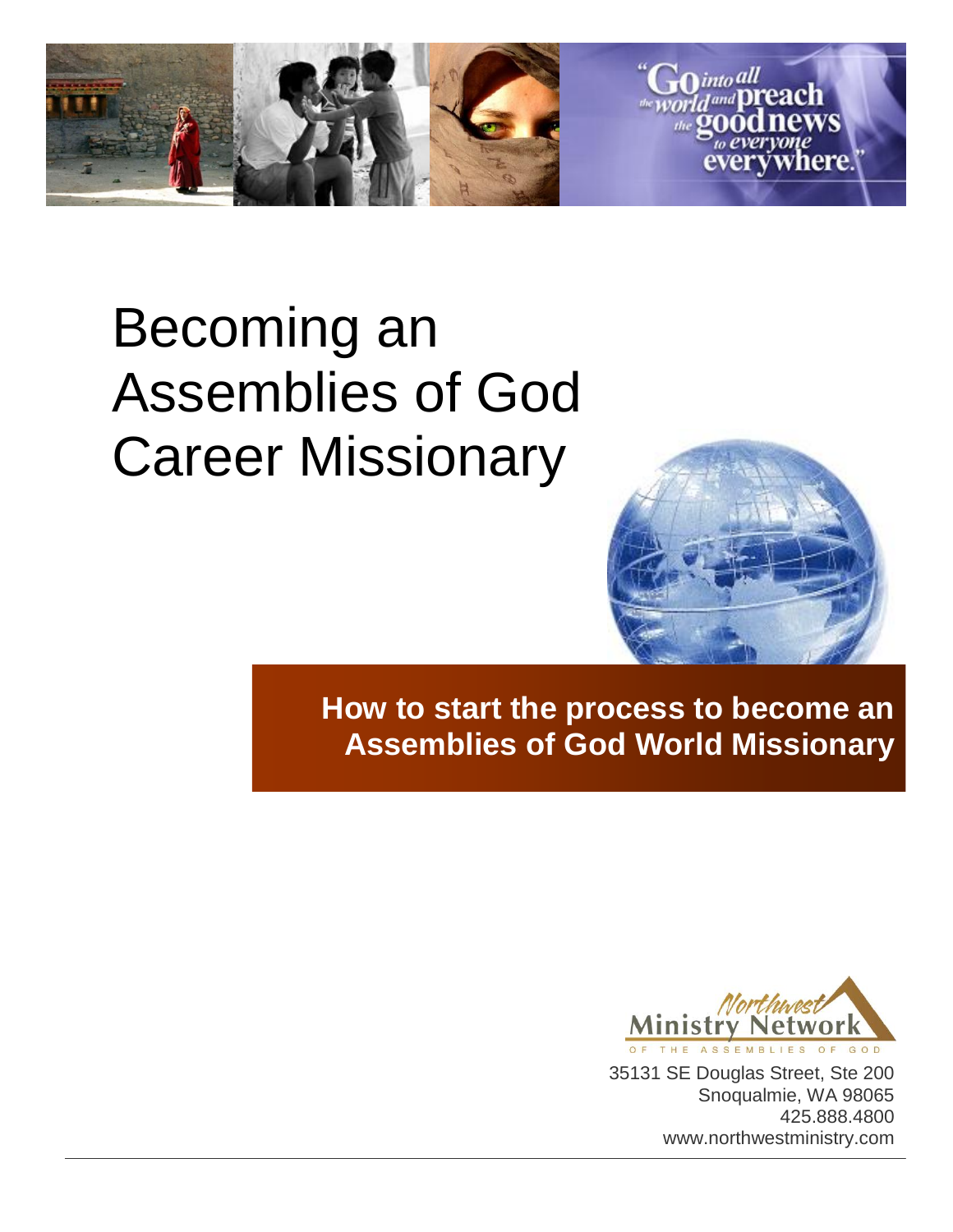Dear Prospective Candidate,

Thank you for your interest in career missions. It is always a great pleasure to help facilitate the process of a life call to the foreign field!

In light of this, please take a moment to review the materials below and download the pre-application questionnaire from our website. The information will be helpful to answer some initial questions you may have about becoming a career missionary. There are several preliminary requirements that must be met before the application process can begin. Please become aware of these to gauge where you stand.

There are 4 basic phases in the process of becoming a career missionary. 1) Preapplication Phase, 2) Network Application & Approval Phase 3) Assemblies of God World Missions Application & Approval Phase 4) Candidate Orientation & Itineration Phase.

The process starting with the application to missions at Network level and proceeding to final AGWM approval at the national level can be between 6 – 12 months. Upon final approval, a candidate will spend the first year itinerating to churches in the Northwest Ministry Network to raise their base funds to go to the field. The total length of time from application to raising your budget (up to 2 years) is not to deter you in moving forward with the missions appointment process. These are the necessary steps to best prepare an individual to for a lifelong commitment to the foreign field.

I encourage you to complete the pre-application questionnaire and return it to my office for review prior to the application process. This will allow me to get to know you better and to assess your needs. Once I have had the opportunity to review the questionnaire my personal assistant will follow up with you. Should you have any questions, please feel free to contact the Northwest Ministry Network world missions office at any time. My personal assistant stands ready to assist you!

Sincerely,

Lulie 6. Wilk

Les Welk Network Team Leader and World Missions Director Northwest Ministry Network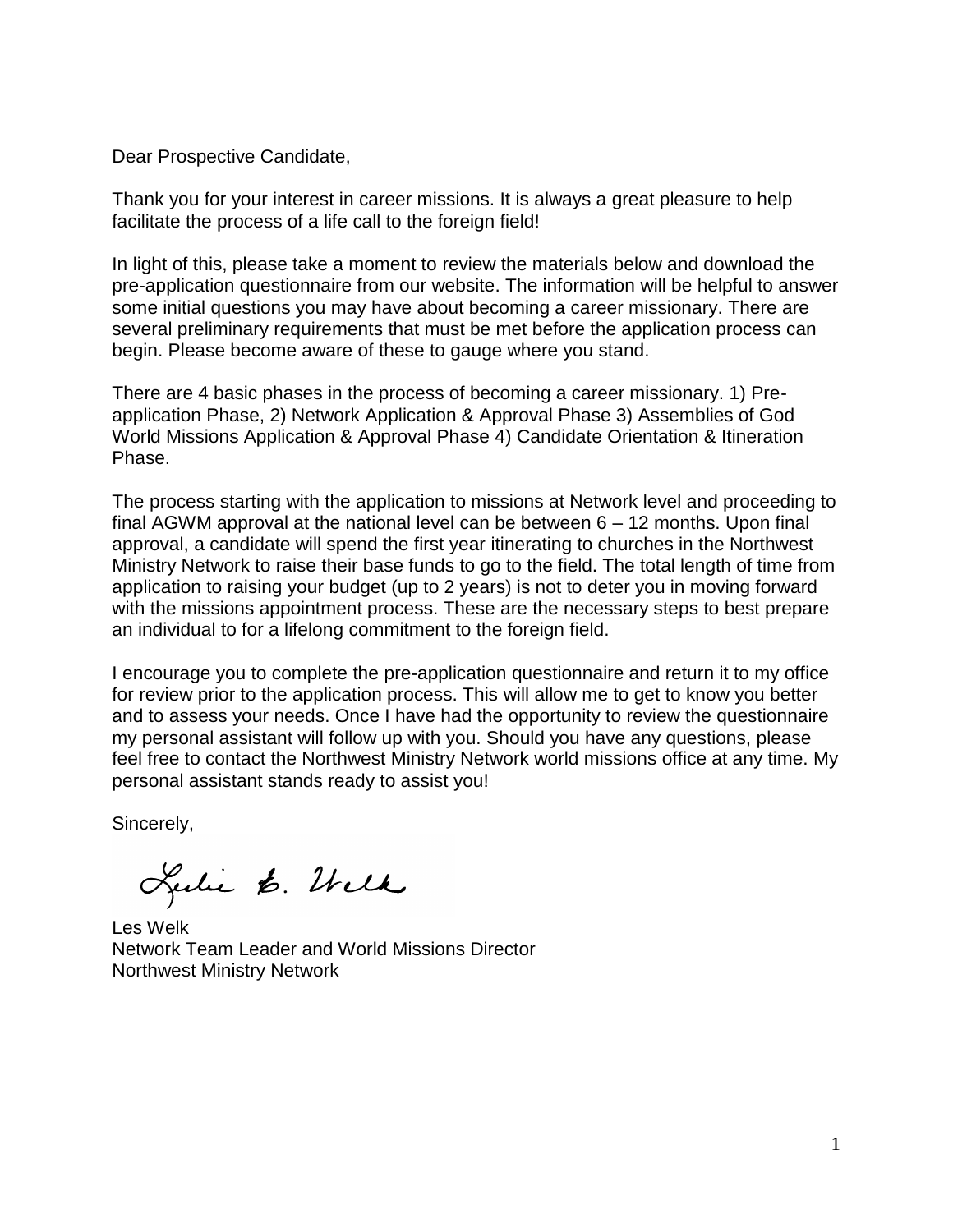#### **Q. What are the requirements to become a missionary?**

- **A.** The requirements depend on the specific type of missionary role being pursued. If you are interested in general missionary appointment (i.e. evangelism, church planting, preaching, or other pulpit type ministry) the requirements include, ordination, at least two years of pastoral experience, and no more than \$200 a month in debt. A degree is not required, but there is a lack of opportunities in ministry and location without one. If you are interested in pursuing a profession on the field (i.e. teaching, nursing, media, or construction) the requirements include, a license to preach, two years of experience in the related field, a bachelor's degree in the related field, and no more than \$200 a month in debt.
- **Q. What if I don't have 2 years of senior pastoral experience or as an associate pastor?**
- **A.** If you have been involved in full-time ministry for more than two years, including youth pastor, children's pastor, Chi Alpha, etc., that will be accepted as ministry experience. We also have the Missionary-In-Training program that allows you to receive the required experience overseas. If your training and experience is directed toward a profession deemed necessary to the field such as teaching, medical, accounting, etc., then you can apply for the Appointed Special Career Missionary category.

#### **Q. Is a degree required from an Assemblies of God school?**

- **A.** No. If a degree is not from an Assemblies of God School, but is traditionally accepted among Evangelical Denominations, in most cases the degree will be recognized.
- **Q. What must I do to receive ministerial credentials with the Assemblies of God?**
- **A.** Application for Assemblies of God credentials must begin with your local District Office, by contacting the Secretary/Treasurer for information regarding ministerial credentials for License, Ordained, Specialized License, or Certified Minister.

#### **Q. Can I go overseas as a missionary right after I graduate High School?**

- **A.** Not as a career missionary because specific schooling and/or experience in the desired type of ministry is needed. However, if you would like to go on a short-term basis there is a one to five month program called MAPS or there is a 1-2 year program called Missionary Associates. If you have never been away from home for an extended period of time, we recommend starting out under MAPS (up to 5 months).
- **Q. What courses and classes do I need to take and consider in order to be accepted as a missionary?**
- **A.** For non-ministerial degrees it would be especially important to have classes dealing with cross cultural issues, theology, Bible, and missions strategy.
- **Q. Can I go as a single person or do I have to be married?**
- **A.** There are ministry opportunities for both single and married.
- **Q. How much money will I need to raise for support?**
- **A.** This depends on the area of the world you are going to, family size, and District participation.
- **Q. What if I have an undergraduate degree from an Assemblies of God school and would like to pursue a master's degree with another school?**
- **A.** Before pursuing a master's degree with another school, consider the following two areas: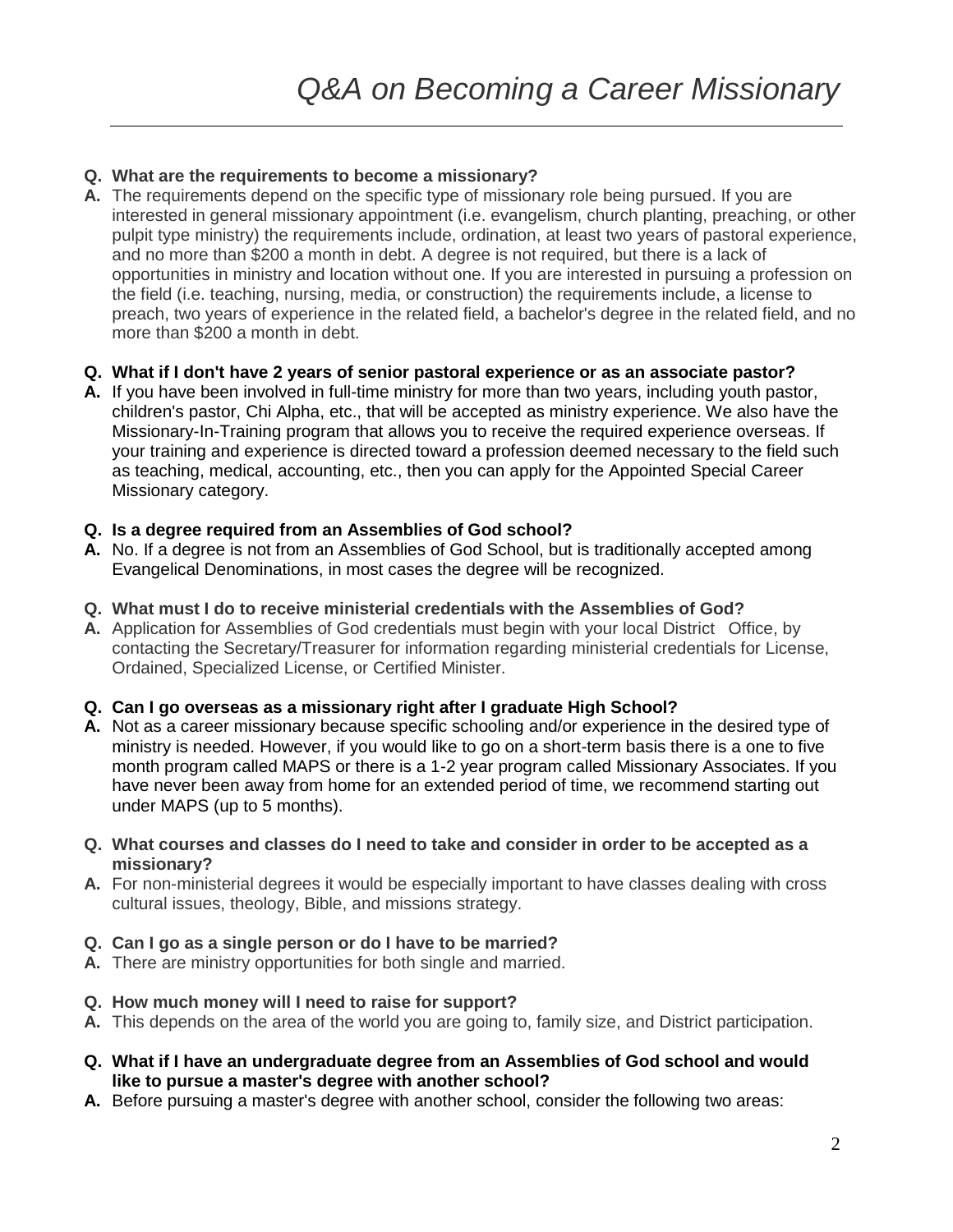- 1. Make sure the debt load you accumulate does not go over the maximum amount a missionary can have (\$200 a month for appointment and \$100 a month for MIT).
- 2. The school's theology is congruent with Evangelical and Pentecostal perspectives.

#### **Q. How long is the process to become a missionary?**

**A.** Once the local District has referred your name to the Personnel & Family Life Office, the average time is about six to nine months.

#### **Q. What kind of ministries are available for missionaries?**

**A.** The majority of missionaries are involved in church planting and Bible school training, but there are also special assignments in the areas of nursing, education, communication, business administration, and curriculum development, as well as, other limited special ministries. If you have other special training with experience the Personnel Department along with the Regional office, can help determine if there is an opening for you.

#### **Q. What about language learning?**

**A.** If you are approved for missionary service, you will be required to learn the language of the culture you will be working with. There are language schools or tutors that will help you learn the language, which might take one year to learn.

#### **Q. Is itineration required?**

**A.** All approved career missionaries are required to raise their funds through churches, friends, and family. The itineration process could take up to 13 months.

#### **Q. Where can I serve?**

**A.** For career missionary service, we would like you to have a location that you feel called to serve in. If you do not feel called to any certain location, then we will send your application to all the regional directors to see if their area has a need for what you want to do.

#### **Q. What about children?**

**A.** We do not have a limit on how many children you can have, however there are restrictions to where you can serve if you have more than four children. Some reasons for the restrictions include, cost of living, the difficulty in learning a language, and the dangers in the country.

#### **Q. Financial stability?**

**A.** We do require that all applicants be in good financial standing and have a limited amount of indebtedness.

#### **Q. Physical and emotional health?**

**A.** Due to the physical and emotional difficulties overseas, you will be tested to make sure that you will be able to handle those stresses.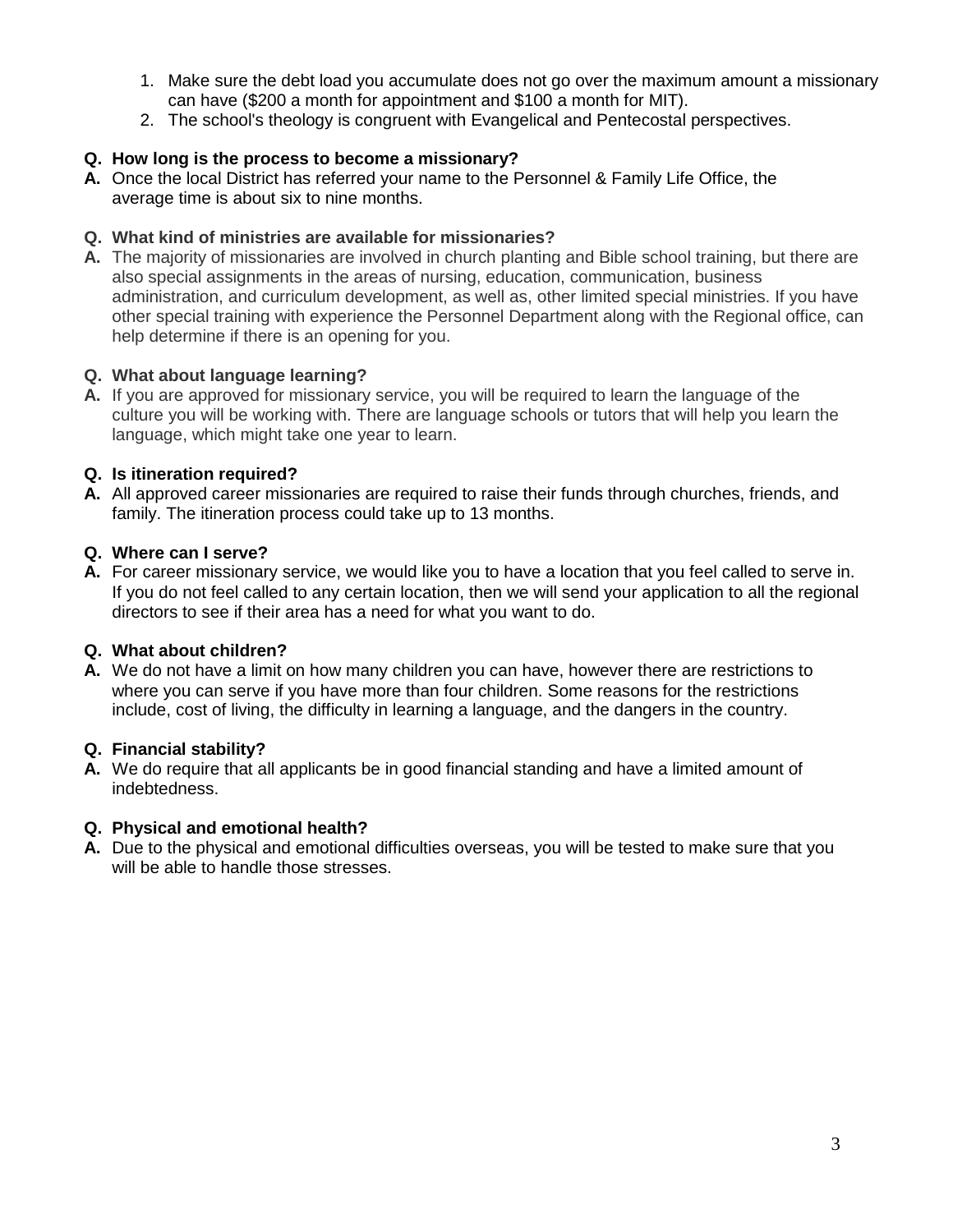#### **How Do I Become an Assembly of God Career Missionary?**

So what is the first step? Nothing. That is, the first step is not something you do, but something God does. The road to the mission field begins with God himself. The first step is to heed the witness of the Holy Spirit that God is calling you to be a missionary.

Not every Christian is called to be a missionary in the technical sense of the word, although all are called to be witnesses. All Christians are to testify to God's saving grace, but not all are led by God to cross geographical, political, and cultural boundaries to do so. The missionary call may come in a variety of ways, but almost invariably it includes a growing concern for a need on the mission field and a definite conviction that God wants you to commit your life to meeting that need. God also gives a witness of the Spirit to other Christians that this is so, as He did in Acts 13:1-3.

#### **Get Adequate Training and Experience**

To be a missionary, you must be properly equipped, adequately trained, and sufficiently experienced to do the job God is calling you to do. God weaves into a life those qualities, gifts, and abilities that are especially suited to a particular task. Paul and Barnabas were already prophets and teachers before they were called to go out as missionaries. Suppose you wish to be a general missionary — to evangelize, plant churches, and train national leaders. Although you may not know how to preach in the Swahili language, you must know how to preach. You may not have seen God moving among the Aymara Indians of Bolivia, but you must have seen Him at work in your life. Please keep in mind the mission field is no place to escape financial, marital, or ministerial problems. It will only emphasize them.

#### **Share your burden with a godly, trusted friend**

See if he or she also senses God's call on your life. It is not a good idea to spread your feelings far and wide now, for if your timing is premature, you could bring embarrassment to yourself and your family.

#### **Talk with the leaders of your district**

In order to be considered for missionary appointment, you must be endorsed by and hold membership in an Assemblies of God district. The district leaders will want to be acquainted with you, sense your burden, and review your ministerial experience. Some districts have a special committee for screening missionary applicants; if so, you will need to meet with them. This is vital. Assemblies of God World Missions cannot begin processing your application until this requirement is fulfilled.

#### **Why all This Hassle?**

Some candidates ask, "Why all this hassle? If God has called me, what else do I need?" You need the wise counsel of those who know you best and who know the mission field and its needs. If God has spoken to you, He will confirm His leading through others and will use them to give you guidance.

#### **For most missions appointments you must be an ordained minister of the Assemblies of God, preferably with at least 2 consecutive years of experience as the senior pastor of a church.**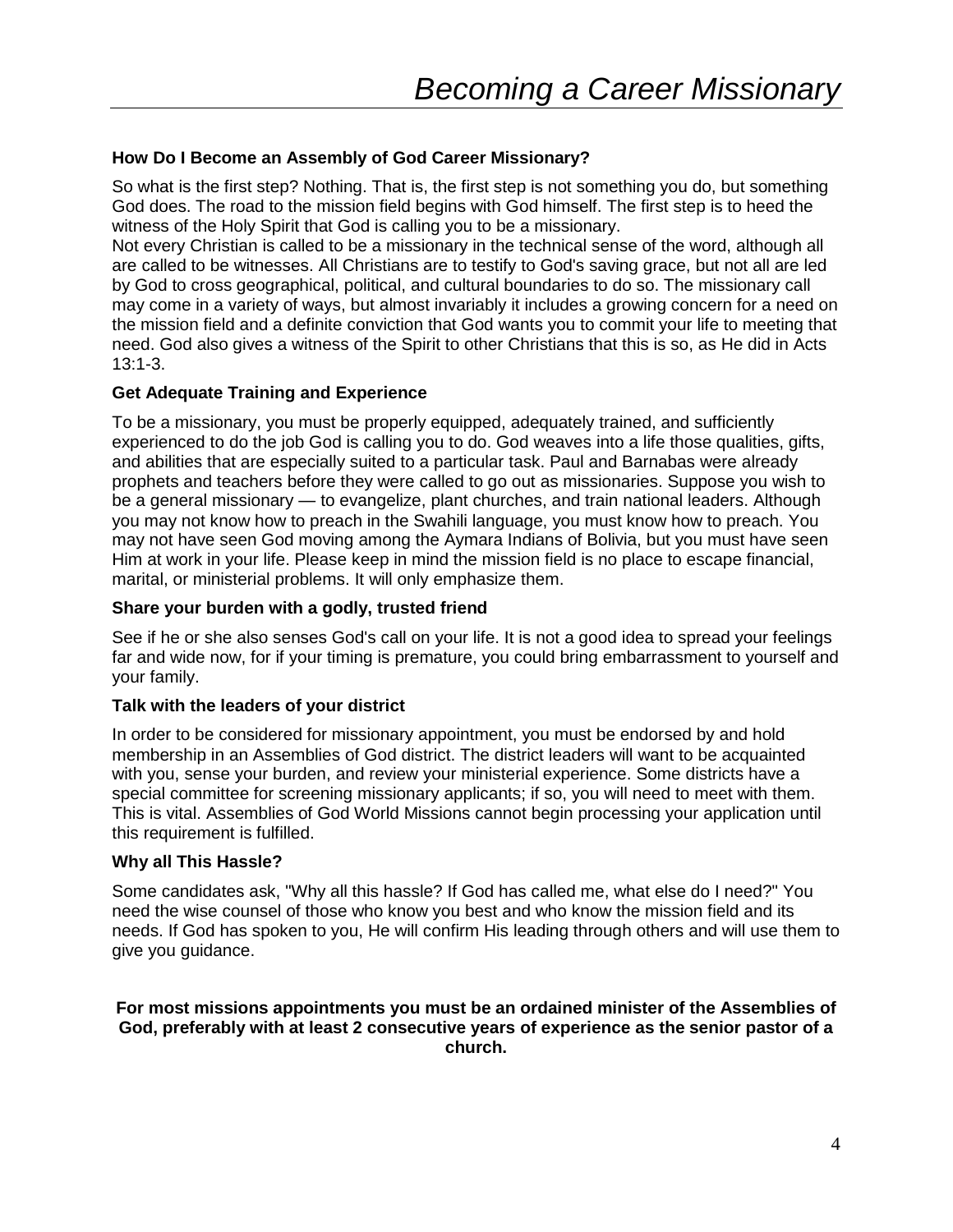#### **You May Need Additional Ministerial Experience**

In some cases, if you have at least a ministerial license but lack the required experience, Assemblies of God World Missions may arrange such experience for you under the Missionary in Training program or you may be advised by your District's screening committee to occupy an official pastoral position in a local church for a minimum of two years. In either case, you would not be considered for full missionary appointment until the training period has been completed. Opportunities for the Missionary in training category are considered on an individual basis. If you are a professional specialist, such as a doctor or nurse, a teacher, a publisher, or a business administrator, you will need the equivalent credentials and experience. We make some exceptions to these rules, but most of our candidates fall under these guidelines.

#### *We can't emphasize enough the necessity for practical Leadership and pastoral experience before sending a missionary to the field.*

This is vital for your success. Many approach the appointment process with an idealized view of themselves serving in a foreign country but do not have a real understanding of what is required of them on the field. Please do not be discouraged from the missions appointment process if you are asked to take a season for additional ministerial experience. In light of a life time call to missions, taking two years for the proper training is well worth the success you will experience on the other end! It is the job of your District screening committee as well as AGWM to recognize the need for additional ministerial training. This is to ensure the Assemblies of God is sending qualified missionaries to the field who are ready and equipped to deal with the tasks, responsibilities and challenges unique to their role as a missionary.

Complete and return the preliminary forms we send to each applicant and spouse. The regional director of the area of your choice will then review them. We will ask your district officials for an endorsement. If both responses are positive, we will ask the World Missions Executive Committee for approval to process your application. Upon their approval, we will send you forms asking for additional personal and medical data and personal references. Physical exams are necessary for medical clearance during the application process.

To help us know you better, psychological tests will be administered. We will also arrange for an Assemblies of God World Missions representative to visit you to talk about your burden and your plans.

Attend the special week-long interviews and orientation session in Springfield with the World Missions Committee. There you will meet with the director of your intended region; take language aptitude and Bible content exams; and receive a general orientation to Assemblies of God World Missions' policies, financial procedures, and itineration practices. You will meet with the Executive Committee for a personal interview.

The Executive Committee will then pass your file on to the World Missions Board. These leading officials and pastors from around the United States will review the records and reports. If this board reacts favorably toward your application, you will be notified immediately.

This whole process will likely take approximately 9 months. After this time you will be ready to begin itineration to raise your support for the foreign field. "But isn't that an awful lot to go through just to get to the mission field?" some applicants ask.

We are talking about a lifetime investment. We are in the business of building the Kingdom of God around the world and of dealing with the investments of thousands of our constituents in prayer and financial support. The period of itineration and your first 3-year term on the field may require an investment of many thousands of dollars!

That kind of venture demands excellence — both spiritually and professionally. It means you having total faith in God and total confidence in yourself, in Assemblies of God World Missions,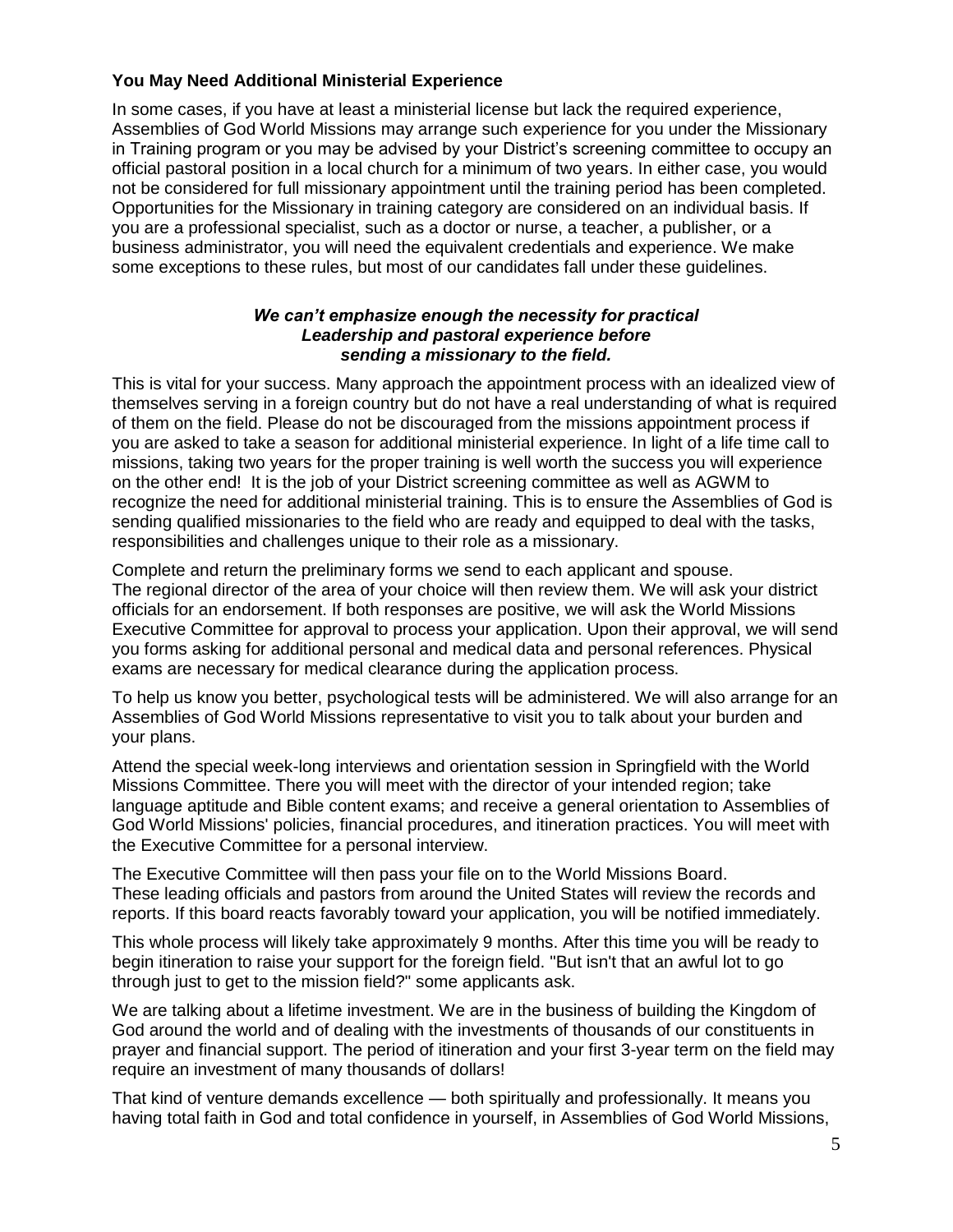in your district, and in the pastors and congregations who support you. That confidence comes only through getting to know one another intimately and thoroughly. Without it, missionary service is not likely to be effective. But with it, and with God's help, we can win the world.

#### **Getting Started**

To apply for a career in missions, you must begin with your Assemblies of God district. If you do not have credentials, you should choose a district and apply for licensing.



35131 SE Douglas Street, Ste. 200 Snoqualmie, WA 98065 | USA Tel 425-888-4800 Fax 425-888-4848 [www.northwestministry.com](http://www.northwestministry.com/)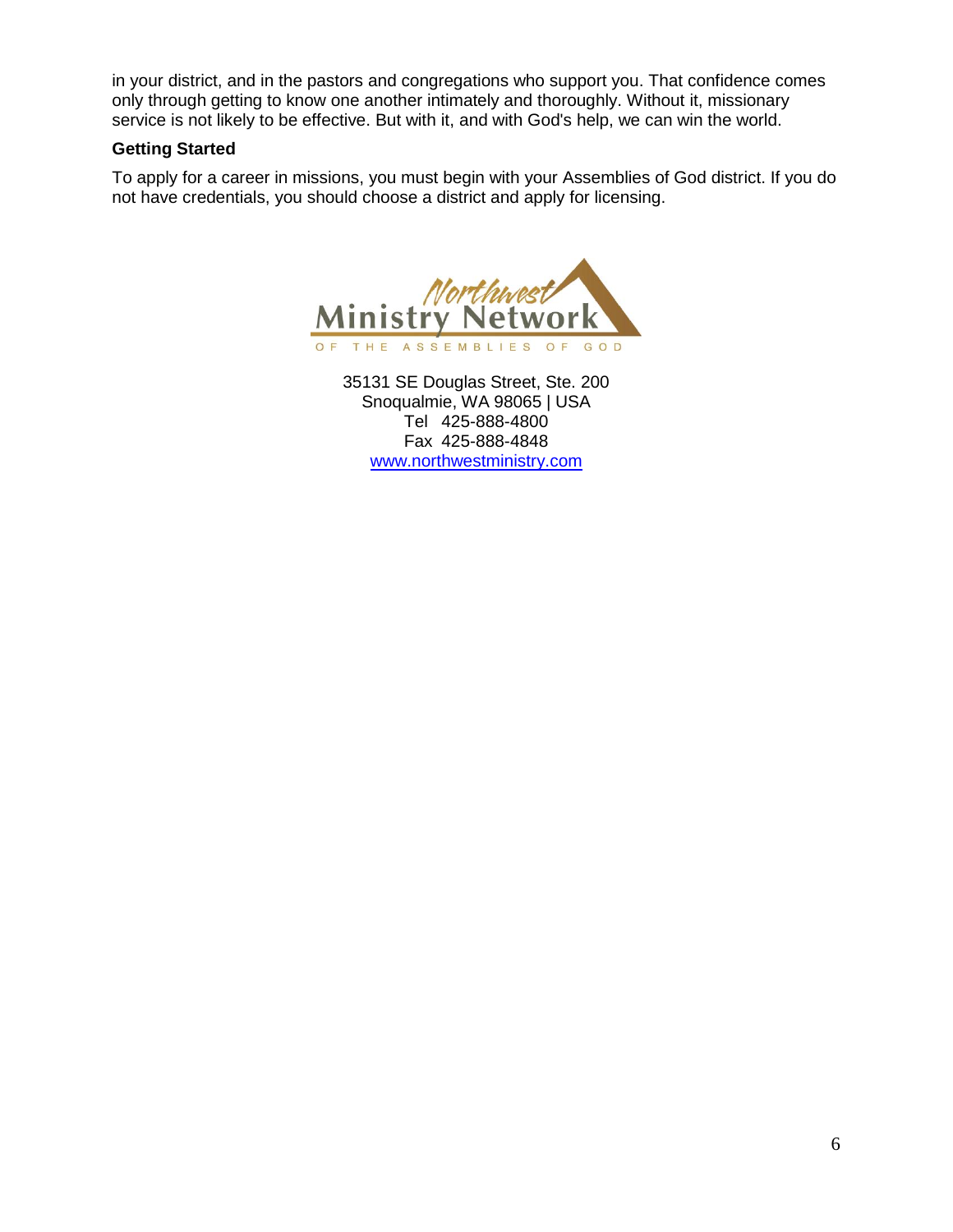*The missions appointment process must start at the District level. Upon District approval, the candidate may make formal application with AGWM.* 

## **Phase 1: Network Level – Pre-Application Requisites**

- 1. Obtain ministerial credentials (license or ordained) with the Assemblies of God
- 2. Gain pastoral or ministry experience and missions exposure
- 3. Complete pre-application questionnaire provided by the Network Missions Department for a preliminary assessment.
- 4. Make an appointment with the Superintendent to discuss missions appointment and evaluate qualifications to receive a missions application at the Network level.

**Contact:** Northwest Ministry Network 425.888.4800 [www.northwestministry.com](http://www.northwestministry.com/)

### **Phase 2: Network Level – NWMN Application Phase**

- 1. Complete and return the Northwest Ministry Network application to missions (references will be collected)
- 2. Interview with the NWMN World Missions Leadership Team
- 3. The NWMN World Missions Leadership Team will submit a recommendation to the Network Presbytery for candidate approval
- 4. Upon Network Presbytery approval, the Network World Missions office forwards the recommendation to Assemblies of God World Missions in Springfield and gives approval for AGWM to send an application to the candidate.

# **Phase 3: National Level – AGWM Application Phase**

#### **Contact:**

Assemblies of God World Missions Personnel and Family Life Dept. 417-862-3420 [www.worldmissions.ag.org](http://www.worldmissions.ag.org/) [careermissionaries@ag.org](mailto:careermissionaries@ag.org)

#### **Application**

- 1. The Candidate receives an application from Assemblies of God World Missions Candidate Processing Department. The prospective candidate may call AGWM to request a missionary application. AGWM engages in a verbal screening by phone.
- 2. Necessary application forms are sent to the prospective candidate.
- 3. The Candidate turns in completed application forms to AGWM for evaluation.
- 4. The following AGWM personnel review the candidate's application:
	- Regional Director's review of application
	- Personnel Director's review of application
	- Administrator's review of application
	- Credit report is reviewed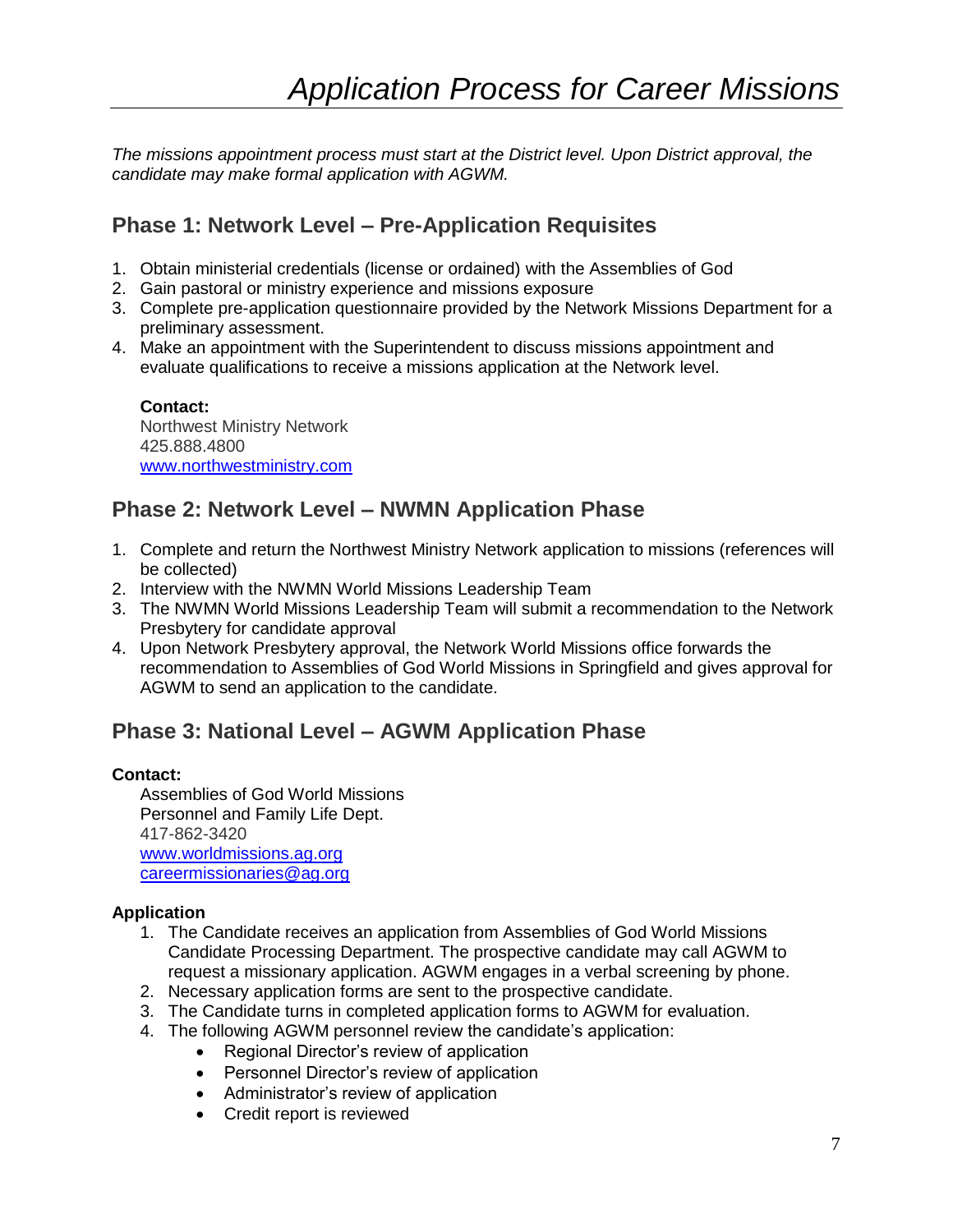- 5. Executive Committee approves applicant to continue process
- 6. If the application meets criteria, the Network is contacted for a formal written endorsement.
- 7. The Northwest Ministry Network signs the official endorsement form for the candidate provided by AGWM.
- 8. If the Network endorses the applicant, personal references are contacted. If the Network does not endorse the applicant, a letter is sent to the applicant from AGWM.

#### **Attend a Candidate Consult**

- 9. AGWM schedules the applicant to attend a personal consult (medical exams, psychological exam, personal interview)
- 10. Results are gathered and reviewed

#### **Attend Candidate Orientation & Interview Week**

- 11. Executive Committee invites the applicant to attend Candidate Orientation (Spring Orientation or Fall Orientation). A deputation notebook and video for them to read and review before orientation.
- 12. Applicant attends Orientation and Interview Week at Assemblies of God World Missions campus in Springfield MO. Orientation includes interview with missions departments, regional office and the executive committee. Also, the candidates take a Bible knowledge test and have a clinical consult with a psychologist/counselor.

#### **Approval by Executive Committee & World Missions Board**

- 13. The Executive Committee gives approval for application to be reviewed by the World Missions Board.
- 14. The World Missions Board gives final approval and notifies the candidate to prepare for deputation.

#### **Candidate Status & Itineration**

- 15. Applicant gain's "candidate status" and begins itineration (approx 12 18 months). All newly appointed missionaries have a "candidate" status until they raise their funds to go to the field.
- 16. Attend 3-4 weeks of Missionary training during Missionary Renewal (June and July)
- 17. The approved candidate missionary must secure approximately in \$800 in monthly pledges before AGWM will allow you to go on "Candidate Allowance". This status allows you to draw upon your missionary account for living expenses. On average it takes 3 months of itinerating to secure enough monthly pledges to go on candidate allowance.

#### **Leave for a First Term on the Field**

18. Once the candidate missionary has raised the required monthly pledges to depart to the field, the candidate missionary gains approval to depart for a first 3-4 year term.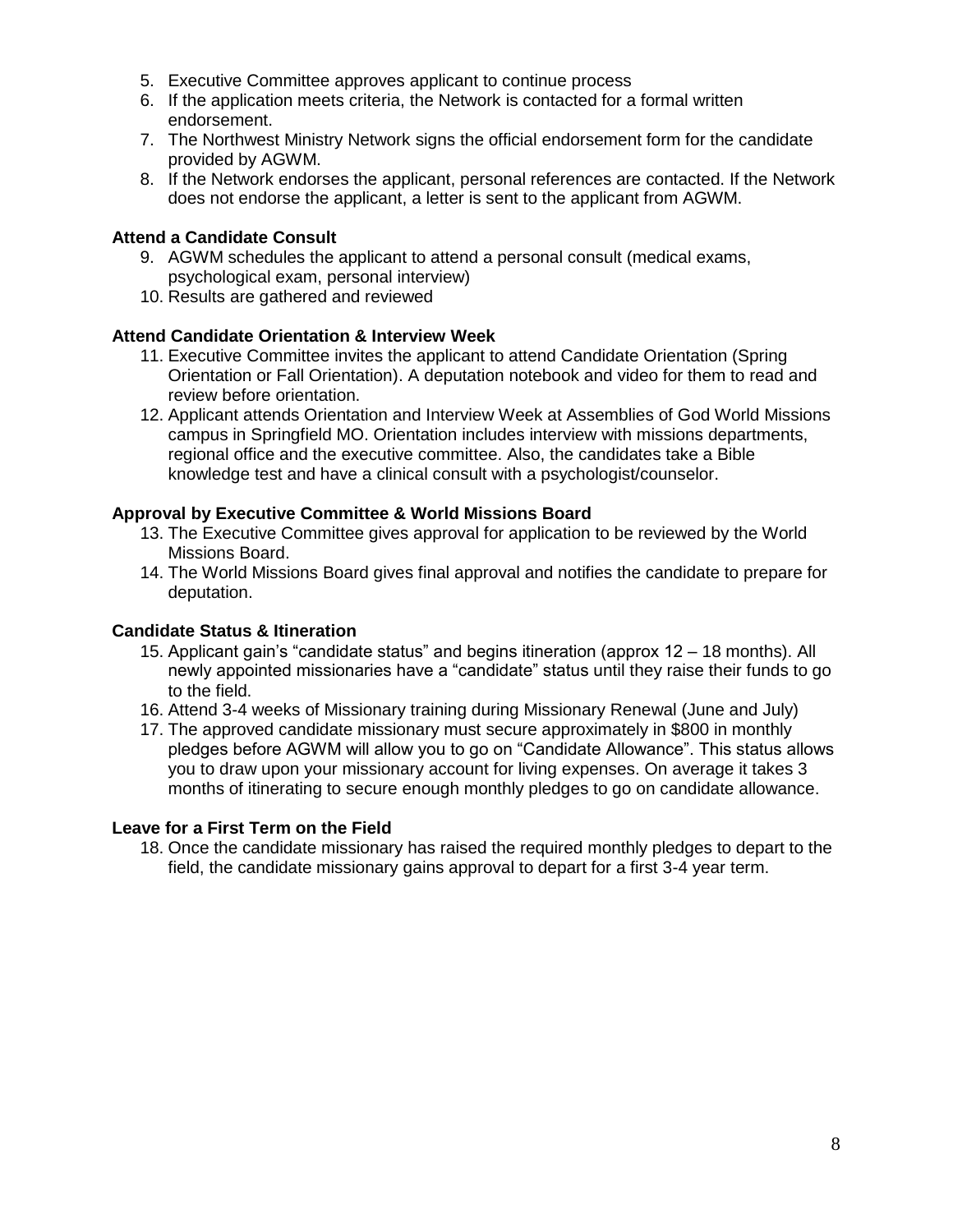The following information are the guidelines used in Assemblies of God World Missions for screening potential overseas workers. Of course this is the ruler, but there are exceptions.

#### **Appointed General**

- Ordained
- 2 years senior pastoral experience
- Prefer B.A. in Bible or Missions, but can have secular degree
- Must not have debts exceeding \$200 per month

#### **Appointed Special (AS)**

- Ordained/Licensed
- 2 years experience in related field
- Degree in related field
- Must not have debts exceeding \$200 per month

#### **Special Assignment (SA)**

- Ordained/Licensed
- 2 years experience in related field
- Degree in related field
- Must not have debts exceeding \$200 per month

#### **Specialized Service (SP)**

- Must qualify doctrinally for credentials if desired/district approval
- 2 years experience in related field
- Prefer degree in related field
- Must not have debts exceeding \$200 per month

#### **Missionary-in-Training (MIT)**

- Licensed
- Prefer B.A. in Bible, theology, missions, or pastoral ministry
- Age 21-30
- Must not have debts exceeding \$100 per month

**Please Note:** In addition to the above, applicants should actively strive to resolve any financial, health, family or criminal issues that could hinder the success of their missionary career.